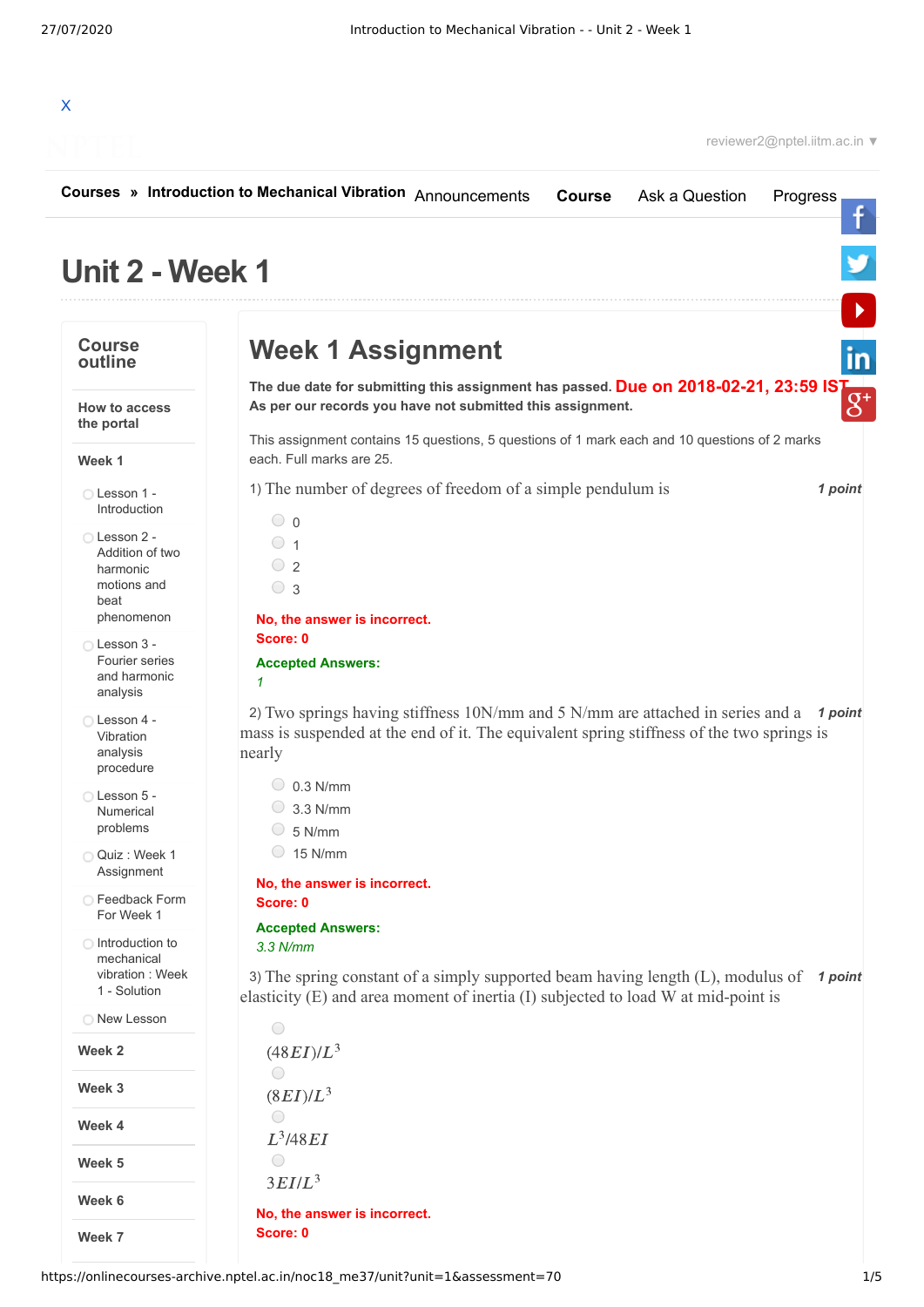**Week 8**

**DOWNLOAD VIDEOS**

**Accepted Answers:**

 $(48EI)/L^3$ 

4) A harmonic motion is given by  $x(t) = 10\sin(30t - \pi/3)$  mm. where t is in **1 point** second and phase angle is in radian. What will be the time period of motion?

1.209 Second

- 0.209 Second
- 0.409 Second
- 0.902 Second

**No, the answer is incorrect. Score: 0**

**Accepted Answers:** *0.209 Second*

5) When a vibrating system slide on a dry surface, the damping is **1 [point](https://www.linkedin.com/company/nptel/) 1 point** 

- $\circ$  viscous
- $\circ$  coulomb
- solid
- none

**No, the answer is incorrect. Score: 0**

**Accepted Answers:** *coulomb*

6) Determine the equivalent stiffness of the system shown in the figure2 points below. Given:  $-k_1 = 10$  N/mm and  $k_2 = 15$  N/mm



- odd, odd odd, even
- even, odd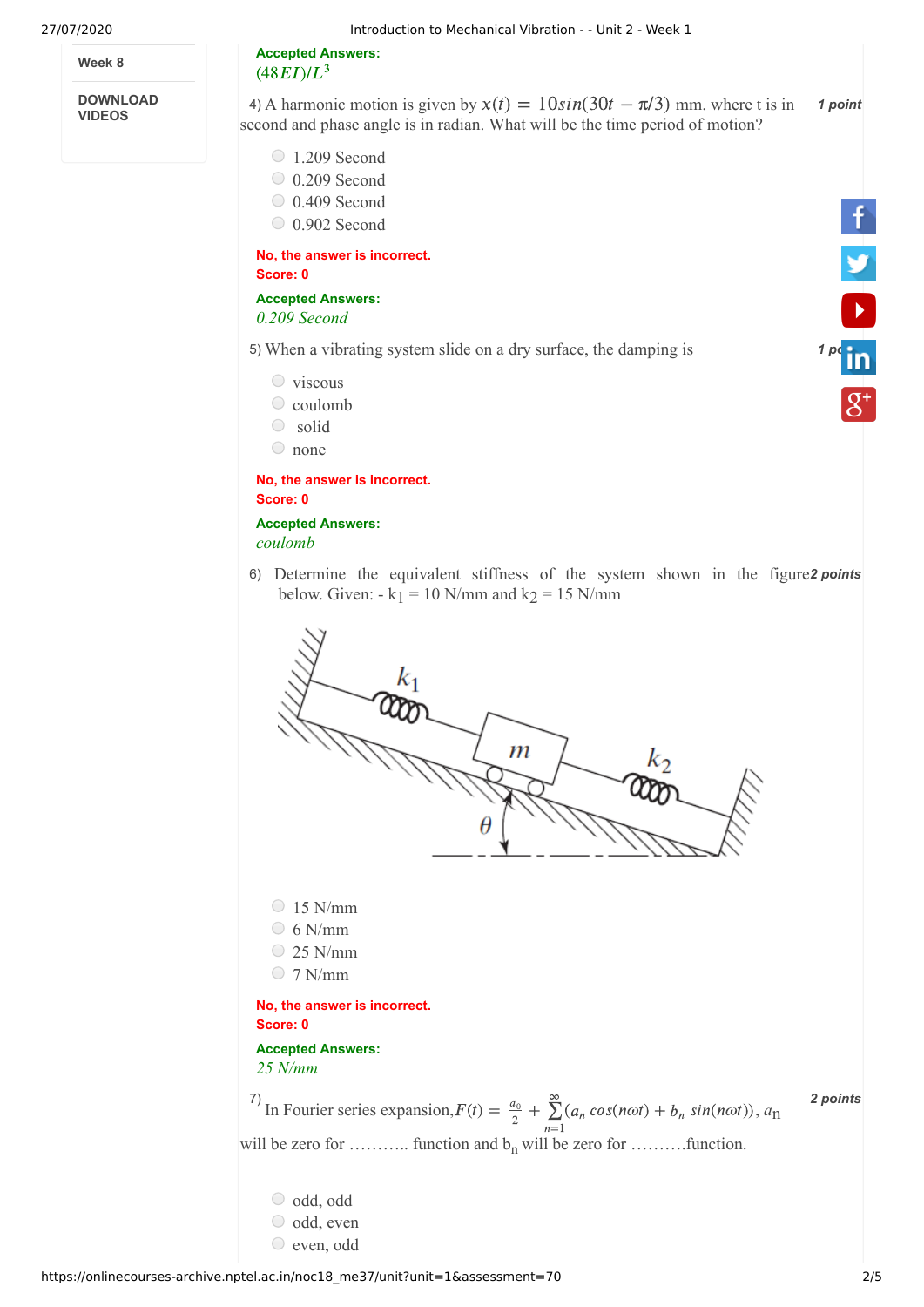$\circ$  even, even

**No, the answer is incorrect. Score: 0 Accepted Answers:**

*odd, even* 

8) A body describes simultaneously two motions,  $x_1 = 3 \sin 40t$ ,  $x_2 = 4 \sin 41t$  What is 2 points the maximum and minimum amplitude of the combined motion and what is the beat f<br>**y**<br>in frequency?

 $\bigcirc$  7, 2 and  $1/3\pi$  Hz  $\circ$  5, 3 and  $2/\pi$  Hz  $\bigcirc$  7, 1 and  $1/2\pi$  Hz  $\bigcirc$  3, 5and  $1/3\pi$  Hz **No, the answer is incorrect. Score: 0**

## **Accepted Answers:** *7, 1 and 1/2π Hz*

9) Determine the torsional stiffness of the shaft  $(G = 210 \text{ GPa})$  of length 1.5 m **2 points** having internal and external radius 15 mm and 30 mm respectively.

- 134 kN-m/rad
- 89 kN-m/rad
- $\circ$  60 kN-m/rad
- $\bigcirc$  167 kN-m/rad

**No, the answer is incorrect. Score: 0**

**Accepted Answers:** *167 kN-m/rad*

10) If there is a non-zero number y such that,  $\emptyset(t + y) = \emptyset(t)$  then the type of motion is 2 points  $\emptyset(t)$ ......

- periodic
- aperiodic
- harmonic
- none

**No, the answer is incorrect. Score: 0**

**Accepted Answers:**  *periodic* 

11) A cantilever beam, which is made of an alloy with Young's modulus of **2 points** 

elasticity  $E = 72 \times (10)^9$  N/m<sup>2</sup>, is loaded transversely at its free end. If the length of the beam is 750 mm and the beam has an annular cross-section with inner and outer diameters of 110 mm and 120 mm, respectively, then determine the equivalent stiffness (in N/m) of this beam.

```
\bigcirc1.531 \times (10)^6\bigcirc3.06 \times (10)^6\bigcirc2 \times (10)^6\bigcirc4 \times (10)^6
```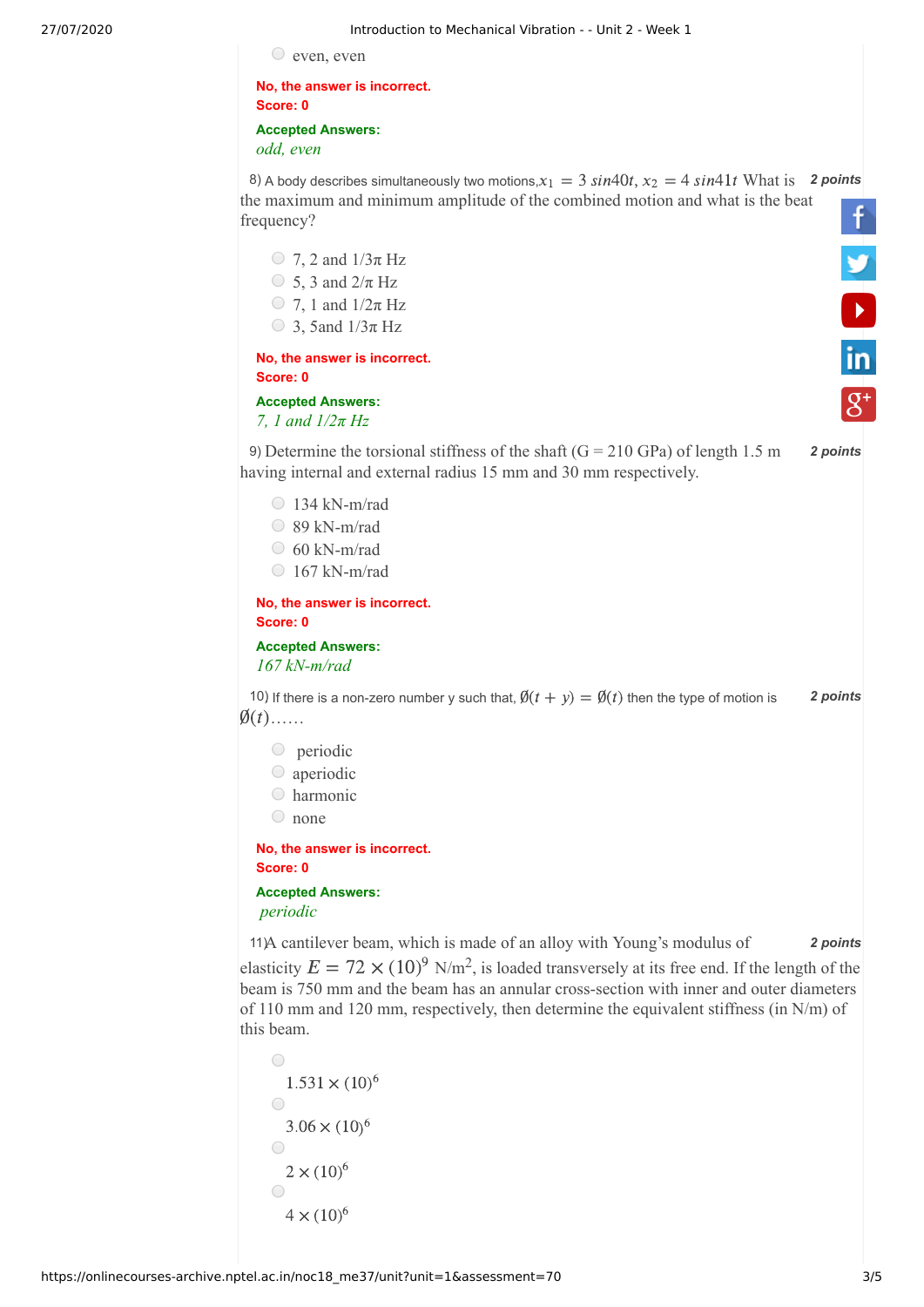| Score: 0<br><b>Accepted Answers:</b><br>$1.531 \times (10)^6$<br>12 Find the equivalent spring constant of the system shown in figure below.<br>W1Q12<br>$\bigcirc$ 9/10k<br>9/10k<br>10k/9<br>11/9k<br>9/11k<br>No, the answer is incorrect.<br>Score: 0<br>Accepted Answers:<br>10k/9<br>13What is the resultant motion response, three harmonic motions which are given 2 points<br>below?<br>$x_1 = a \sin \omega t$ , $x_2 = a \sin(\omega t + 2\pi/3)$ , $x_3 = a \sin(\omega t + 4\pi/3)$<br>$\circ$ 4<br>$\circ$ 6<br>$\circ$ 0<br>$\circ$ 8<br>No, the answer is incorrect.<br>Score: 0<br><b>Accepted Answers:</b><br>0<br>14) The maximum displacement and acceleration of the foundation of a centrifugal 0 points<br>pump was found to be $x_m a x = 0.25$ mm and $\ddot{x}_m a x = 0.4$ g. Find the operating speed<br>(in rpm) of the pump.<br>$\circ$ 9.536<br>$\circ$ 15.675<br>$\degree$ 29<br>$\circ$ 19.935<br>No, the answer is incorrect.<br>Score: 0<br><b>Accepted Answers:</b><br>19.935<br>15)A harmonic motion has an amplitude of 0.05 m and a frequency of 10 Hz.<br>What are its period, maximum velocity, and maximum acceleration<br>0 0.1sec, 3.146 m/sec, 197.393 m/sec <sup>2</sup><br>0 0.2 sec, 2.24 m/sec, 187.5 m/sec <sup>2</sup><br>0 0.3 sec, 4.67 m/sec, 278.5 m/sec <sup>2</sup><br>0 0.4 sec, 3.146 m/sec, 194.5 m/sec <sup>2</sup><br>No, the answer is incorrect.<br>Score: 0<br><b>Accepted Answers:</b><br>0.1sec, 3.146 m/sec, 197.393 m/sec <sup>2</sup><br><b>Previous Page</b><br>End |          |
|--------------------------------------------------------------------------------------------------------------------------------------------------------------------------------------------------------------------------------------------------------------------------------------------------------------------------------------------------------------------------------------------------------------------------------------------------------------------------------------------------------------------------------------------------------------------------------------------------------------------------------------------------------------------------------------------------------------------------------------------------------------------------------------------------------------------------------------------------------------------------------------------------------------------------------------------------------------------------------------------------------------------------------------------------------------------------------------------------------------------------------------------------------------------------------------------------------------------------------------------------------------------------------------------------------------------------------------------------------------------------------------------------------------------------------------------------------------------------------------------------------------------------------------------|----------|
|                                                                                                                                                                                                                                                                                                                                                                                                                                                                                                                                                                                                                                                                                                                                                                                                                                                                                                                                                                                                                                                                                                                                                                                                                                                                                                                                                                                                                                                                                                                                            |          |
|                                                                                                                                                                                                                                                                                                                                                                                                                                                                                                                                                                                                                                                                                                                                                                                                                                                                                                                                                                                                                                                                                                                                                                                                                                                                                                                                                                                                                                                                                                                                            |          |
|                                                                                                                                                                                                                                                                                                                                                                                                                                                                                                                                                                                                                                                                                                                                                                                                                                                                                                                                                                                                                                                                                                                                                                                                                                                                                                                                                                                                                                                                                                                                            | 2 points |
|                                                                                                                                                                                                                                                                                                                                                                                                                                                                                                                                                                                                                                                                                                                                                                                                                                                                                                                                                                                                                                                                                                                                                                                                                                                                                                                                                                                                                                                                                                                                            |          |
|                                                                                                                                                                                                                                                                                                                                                                                                                                                                                                                                                                                                                                                                                                                                                                                                                                                                                                                                                                                                                                                                                                                                                                                                                                                                                                                                                                                                                                                                                                                                            |          |
|                                                                                                                                                                                                                                                                                                                                                                                                                                                                                                                                                                                                                                                                                                                                                                                                                                                                                                                                                                                                                                                                                                                                                                                                                                                                                                                                                                                                                                                                                                                                            |          |
|                                                                                                                                                                                                                                                                                                                                                                                                                                                                                                                                                                                                                                                                                                                                                                                                                                                                                                                                                                                                                                                                                                                                                                                                                                                                                                                                                                                                                                                                                                                                            |          |
|                                                                                                                                                                                                                                                                                                                                                                                                                                                                                                                                                                                                                                                                                                                                                                                                                                                                                                                                                                                                                                                                                                                                                                                                                                                                                                                                                                                                                                                                                                                                            |          |
|                                                                                                                                                                                                                                                                                                                                                                                                                                                                                                                                                                                                                                                                                                                                                                                                                                                                                                                                                                                                                                                                                                                                                                                                                                                                                                                                                                                                                                                                                                                                            |          |
|                                                                                                                                                                                                                                                                                                                                                                                                                                                                                                                                                                                                                                                                                                                                                                                                                                                                                                                                                                                                                                                                                                                                                                                                                                                                                                                                                                                                                                                                                                                                            |          |
|                                                                                                                                                                                                                                                                                                                                                                                                                                                                                                                                                                                                                                                                                                                                                                                                                                                                                                                                                                                                                                                                                                                                                                                                                                                                                                                                                                                                                                                                                                                                            |          |
|                                                                                                                                                                                                                                                                                                                                                                                                                                                                                                                                                                                                                                                                                                                                                                                                                                                                                                                                                                                                                                                                                                                                                                                                                                                                                                                                                                                                                                                                                                                                            |          |
|                                                                                                                                                                                                                                                                                                                                                                                                                                                                                                                                                                                                                                                                                                                                                                                                                                                                                                                                                                                                                                                                                                                                                                                                                                                                                                                                                                                                                                                                                                                                            |          |
|                                                                                                                                                                                                                                                                                                                                                                                                                                                                                                                                                                                                                                                                                                                                                                                                                                                                                                                                                                                                                                                                                                                                                                                                                                                                                                                                                                                                                                                                                                                                            |          |
|                                                                                                                                                                                                                                                                                                                                                                                                                                                                                                                                                                                                                                                                                                                                                                                                                                                                                                                                                                                                                                                                                                                                                                                                                                                                                                                                                                                                                                                                                                                                            |          |
|                                                                                                                                                                                                                                                                                                                                                                                                                                                                                                                                                                                                                                                                                                                                                                                                                                                                                                                                                                                                                                                                                                                                                                                                                                                                                                                                                                                                                                                                                                                                            |          |
|                                                                                                                                                                                                                                                                                                                                                                                                                                                                                                                                                                                                                                                                                                                                                                                                                                                                                                                                                                                                                                                                                                                                                                                                                                                                                                                                                                                                                                                                                                                                            |          |
|                                                                                                                                                                                                                                                                                                                                                                                                                                                                                                                                                                                                                                                                                                                                                                                                                                                                                                                                                                                                                                                                                                                                                                                                                                                                                                                                                                                                                                                                                                                                            |          |
|                                                                                                                                                                                                                                                                                                                                                                                                                                                                                                                                                                                                                                                                                                                                                                                                                                                                                                                                                                                                                                                                                                                                                                                                                                                                                                                                                                                                                                                                                                                                            |          |
|                                                                                                                                                                                                                                                                                                                                                                                                                                                                                                                                                                                                                                                                                                                                                                                                                                                                                                                                                                                                                                                                                                                                                                                                                                                                                                                                                                                                                                                                                                                                            |          |
|                                                                                                                                                                                                                                                                                                                                                                                                                                                                                                                                                                                                                                                                                                                                                                                                                                                                                                                                                                                                                                                                                                                                                                                                                                                                                                                                                                                                                                                                                                                                            |          |
|                                                                                                                                                                                                                                                                                                                                                                                                                                                                                                                                                                                                                                                                                                                                                                                                                                                                                                                                                                                                                                                                                                                                                                                                                                                                                                                                                                                                                                                                                                                                            |          |
|                                                                                                                                                                                                                                                                                                                                                                                                                                                                                                                                                                                                                                                                                                                                                                                                                                                                                                                                                                                                                                                                                                                                                                                                                                                                                                                                                                                                                                                                                                                                            |          |
|                                                                                                                                                                                                                                                                                                                                                                                                                                                                                                                                                                                                                                                                                                                                                                                                                                                                                                                                                                                                                                                                                                                                                                                                                                                                                                                                                                                                                                                                                                                                            |          |
|                                                                                                                                                                                                                                                                                                                                                                                                                                                                                                                                                                                                                                                                                                                                                                                                                                                                                                                                                                                                                                                                                                                                                                                                                                                                                                                                                                                                                                                                                                                                            |          |
|                                                                                                                                                                                                                                                                                                                                                                                                                                                                                                                                                                                                                                                                                                                                                                                                                                                                                                                                                                                                                                                                                                                                                                                                                                                                                                                                                                                                                                                                                                                                            | 2 points |
|                                                                                                                                                                                                                                                                                                                                                                                                                                                                                                                                                                                                                                                                                                                                                                                                                                                                                                                                                                                                                                                                                                                                                                                                                                                                                                                                                                                                                                                                                                                                            |          |
|                                                                                                                                                                                                                                                                                                                                                                                                                                                                                                                                                                                                                                                                                                                                                                                                                                                                                                                                                                                                                                                                                                                                                                                                                                                                                                                                                                                                                                                                                                                                            |          |
|                                                                                                                                                                                                                                                                                                                                                                                                                                                                                                                                                                                                                                                                                                                                                                                                                                                                                                                                                                                                                                                                                                                                                                                                                                                                                                                                                                                                                                                                                                                                            |          |
|                                                                                                                                                                                                                                                                                                                                                                                                                                                                                                                                                                                                                                                                                                                                                                                                                                                                                                                                                                                                                                                                                                                                                                                                                                                                                                                                                                                                                                                                                                                                            |          |
|                                                                                                                                                                                                                                                                                                                                                                                                                                                                                                                                                                                                                                                                                                                                                                                                                                                                                                                                                                                                                                                                                                                                                                                                                                                                                                                                                                                                                                                                                                                                            |          |
|                                                                                                                                                                                                                                                                                                                                                                                                                                                                                                                                                                                                                                                                                                                                                                                                                                                                                                                                                                                                                                                                                                                                                                                                                                                                                                                                                                                                                                                                                                                                            |          |
|                                                                                                                                                                                                                                                                                                                                                                                                                                                                                                                                                                                                                                                                                                                                                                                                                                                                                                                                                                                                                                                                                                                                                                                                                                                                                                                                                                                                                                                                                                                                            |          |
|                                                                                                                                                                                                                                                                                                                                                                                                                                                                                                                                                                                                                                                                                                                                                                                                                                                                                                                                                                                                                                                                                                                                                                                                                                                                                                                                                                                                                                                                                                                                            |          |
|                                                                                                                                                                                                                                                                                                                                                                                                                                                                                                                                                                                                                                                                                                                                                                                                                                                                                                                                                                                                                                                                                                                                                                                                                                                                                                                                                                                                                                                                                                                                            |          |
|                                                                                                                                                                                                                                                                                                                                                                                                                                                                                                                                                                                                                                                                                                                                                                                                                                                                                                                                                                                                                                                                                                                                                                                                                                                                                                                                                                                                                                                                                                                                            |          |